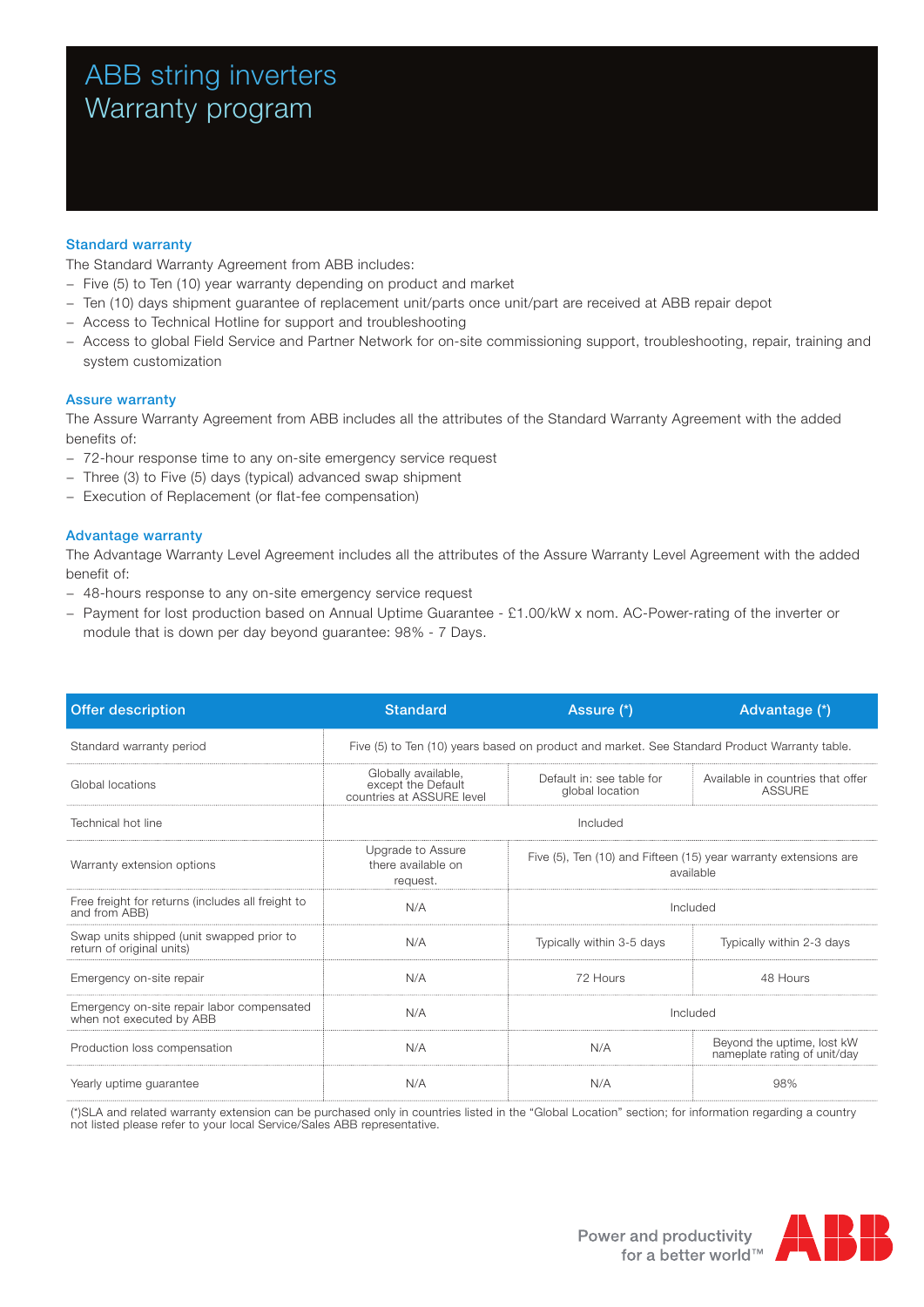#### Standard warranty

We offer the Standard Warranty Level for customers outside of ABB's normal service area. Typically, customers covered under our Standard Warranty purchase a local inventory of spare parts. The customer is responsible for the swap and shipment to and from

ABB for any units in need of repair. The repair, labor, and material is fully covered during the warranty period.Since the spare parts or inverters are already on site, the urgency to restock the inventory is reduced. ABB will repair defective units and ship refurbished units back to the customer within 10-business days of receipt at the ABB repair depot.

#### Assure warranty

We offer the Assure Warranty Level for customers who prefer for ABB to stock the inventory and provide a fast response in the event they need a spare part. At the Assure Level ABB commits to shipment of the part within 3-5 days of notification. We can typically ship the part within 2 days, but allow additional days for receipt to account for weekends, holidays and remote locations.

ABB is responsible for the swap using ABB personnel or one of our authorized partners.

If the Installatuer make the exchange itself, he is entitled to a fixed exchange fee.

In summary, customers receive the needed parts and a complete emergency response team ready to help you at any time with the Assure Program from ABB.

# Advantage warranty

We offer the Advantage Warranty Level for customers who want complete "peace of mind". In some financing scenarios lenders may ask for additional debt service security. They may want a third party to have some "skin in the game". Here ABB will guarantee lost production through our Uptime Warranty. ABB commits to shipment of the part within 2-3 days of notification, and payment for lost production. Customers can request an Uptime Guarantee of 98% per year. ABB is responsible for the swap.

In the event the ABB equipment is down longer than the Uptime Guaranteed we agree to pay for lost production based on -1.00/kW x nom. AC-Power-rating of the inverter or module that is down per day.

Payout per each lost kWh beyond the granted percentage is given by the following formula: payout = £ amount per kW \* nameplate rating of unit \* number of Down Days beyond Uptime Guarantee

Payout example: 98% = 7 days

1 x 10kW inverter is down for 9 days in a calendar year, the payout with 98% will be 2 days x 10kW x £1.00 = £20.00. If the startup won't be at the beginning of the year the calculation will be done on a pro-rata base.

The compensation claims needs to be reported max. 3 month after the replacement of the broken units. The yearly summary needs to be reported within the first 3 months of the following calendar year.

| <b>PRODUCT</b>                        | <b>NORTHAMERICA</b>                                                     | <b>WORLDWIDE EXCEPT NORTH AMERICA</b>                                   |  |
|---------------------------------------|-------------------------------------------------------------------------|-------------------------------------------------------------------------|--|
| Single Phase String PV Inverter       | 10 Years from shipment                                                  | 5 Years from shipment                                                   |  |
| Three Phase String PV Inverter        | $(5^*)$ - 10 years from shipment<br>(*PRO-33.0; Project TRIO 20.0/27.5) | $(5^*)$ - 10 years from shipment<br>(*PRO-33.0; Project TRIO 20.0/27.5) |  |
| Wind Inverters                        | 5 Years from shipment                                                   | 2 Years from shipment                                                   |  |
| Accessories                           | 2 Years from shipment                                                   | 2 Years from shipment                                                   |  |
| Aurora Vision <sup>®</sup> Monitoring | 2 Years from shipment                                                   | 2 Years from shipment                                                   |  |

The following Global Locations Table lists the ABB Regions and the ABB base-level service agreements provided in each country. The base-level offered in each country is either Standard or Assure as shown by the check mark.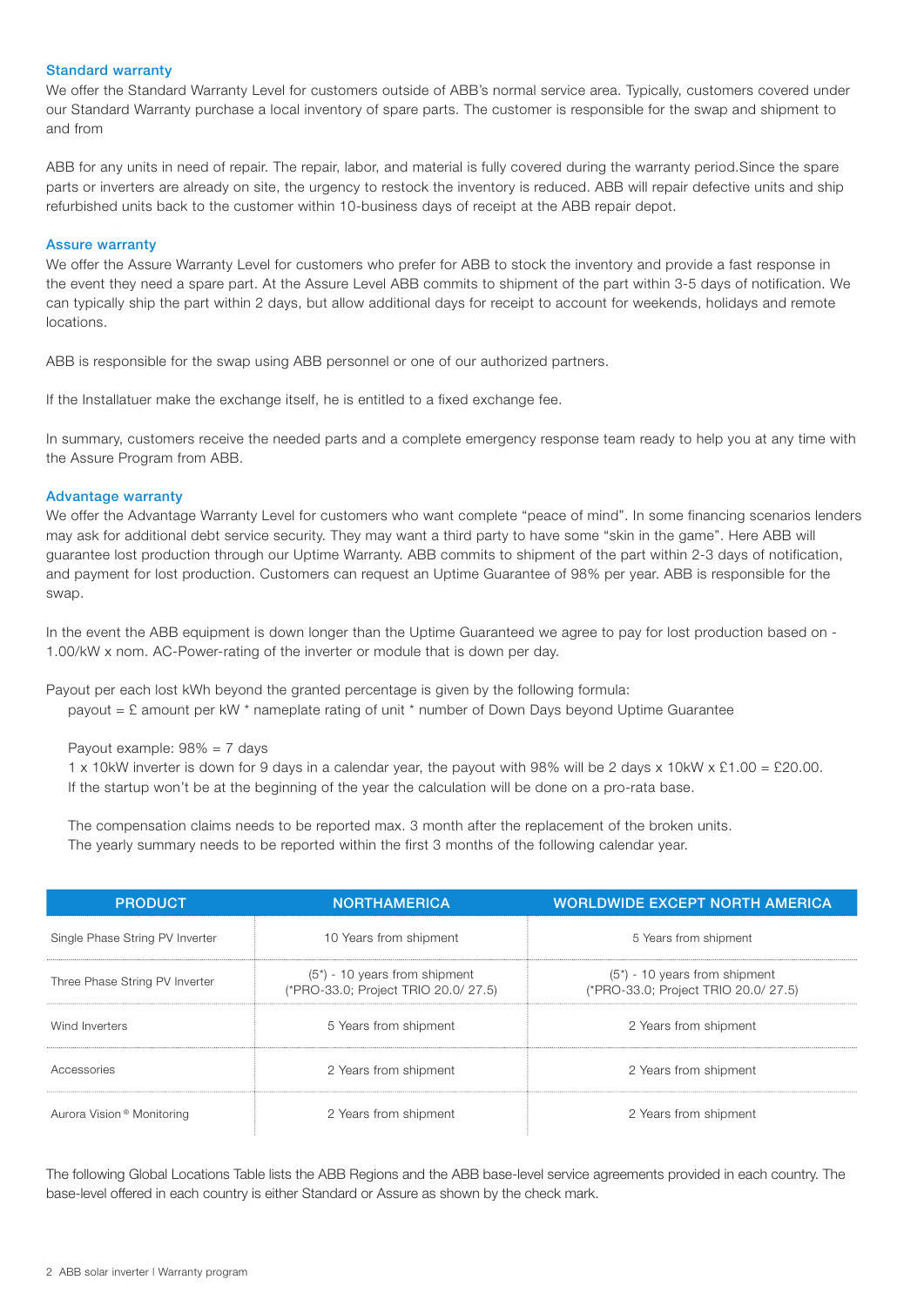| Code       | Name            | Code            | Country             | Standard                  | Assure   |
|------------|-----------------|-----------------|---------------------|---------------------------|----------|
| <b>NEU</b> | Northern Europe | AZ              | Azerbaijan          | X                         |          |
| <b>NEU</b> | Northern Europe | <b>DK</b>       | Denmark             |                           | X        |
| <b>NEU</b> | Northern Europe | EE              | Estonia             |                           | $\times$ |
| <b>NEU</b> | Northern Europe | FI.             | Finland             |                           | X        |
| <b>NEU</b> | Northern Europe | GG              | Guernsey            | X                         |          |
| <b>NEU</b> | Northern Europe | IE              | Ireland             |                           | X        |
| <b>NEU</b> | Northern Europe | JE              | Jersey              | $\boldsymbol{\mathsf{X}}$ |          |
| <b>NEU</b> | Northern Europe | ΚZ              | Kazakhstan          | $\times$                  |          |
| <b>NEU</b> | Northern Europe | LV              | Latvia              | $\boldsymbol{\mathsf{X}}$ |          |
| <b>NEU</b> | Northern Europe | LT              | Lithuania           | X                         |          |
| <b>NEU</b> | Northern Europe | <b>NO</b>       | Norway              |                           | X        |
| <b>NEU</b> | Northern Europe | RU              | Russian federation  | $\mathsf X$               |          |
| <b>NEU</b> | Northern Europe | <b>SE</b>       | Sweden              |                           | X        |
| <b>NEU</b> | Northern Europe | GB              | United kingdom      |                           | X        |
| <b>NEU</b> | Northern Europe | UZ              | Uzbekistan          | $\boldsymbol{\mathsf{X}}$ |          |
| CEU        | Central Europe  | AT              | Austria             |                           | X        |
| CEU        | Central Europe  | <b>BE</b>       | Belgium             |                           | X        |
| CEU        | Central Europe  | <b>BG</b>       | Bulgaria            | X                         |          |
| CEU        | Central Europe  | CZ              | Czech republic      |                           | Χ        |
| CEU        | Central Europe  | DE              | Germany             |                           | X        |
| CEU        | Central Europe  | HU              | Hungary             |                           | X        |
| CEU        | Central Europe  | LU              | Luxembourg          |                           | X        |
| CEU        | Central Europe  | <b>NL</b>       | Netherlands         |                           | X        |
| CEU        | Central Europe  | PL              | Poland              |                           | X        |
| CEU        | Central Europe  | <b>RO</b>       | Romania             |                           | X        |
| CEU        | Central Europe  | SK              | Slovakia            |                           | X        |
| CEU        | Central Europe  | SI              | Slovenia            |                           | X        |
| CEU        | Central Europe  | <b>CH</b>       | Switzerland         |                           | X        |
| CEU        | Central Europe  | UA              | Ukraine             | Χ                         |          |
| <b>MED</b> | Mediterranean   | DZ              | Algeria             | X                         |          |
| <b>MED</b> | Mediterranean   | HR              | Croatia             |                           | X        |
| <b>MED</b> | Mediterranean   | <b>FR</b>       | France              |                           | X        |
| <b>MED</b> | Mediterranean   | GR              | Greece              |                           | X        |
| <b>MED</b> | Mediterranean   | IL.             | Israel              |                           | X        |
| <b>MED</b> | Mediterranean   | IT              | Italy               |                           | Χ        |
| <b>MED</b> | Mediterranean   | MT              | Malta               | $\boldsymbol{\mathsf{X}}$ |          |
| <b>MED</b> | Mediterranean   | МA              | Morocco             | $\mathsf X$               |          |
| <b>MED</b> | Mediterranean   | PT              | Portugal            |                           | X        |
| <b>MED</b> | Mediterranean   | <b>RS</b>       | Serbia              | $\boldsymbol{\mathsf{X}}$ |          |
| <b>MED</b> | Mediterranean   | ES              | Spain               |                           | X        |
| <b>MED</b> | Mediterranean   | <b>TN</b>       | Tunisia             | $\boldsymbol{\mathsf{X}}$ |          |
| <b>MED</b> | Mediterranean   | <b>TR</b>       | Turkey              | X                         |          |
| <b>NAM</b> | North America   | CA              | Canada              |                           | Χ        |
| <b>NAM</b> | North America   | МX              | Mexico              | X                         |          |
| <b>NAM</b> | North America   | US              | United states       |                           | X        |
| <b>NAM</b> | North America   | VI              | Virgin islands (us) | X                         |          |
|            |                 |                 |                     |                           |          |
| SAM        | South America   | AR<br><b>BB</b> | Argentina           | X                         |          |
| SAM        | South America   |                 | <b>Barbados</b>     | X                         |          |
| SAM        | South America   | AW              | Aruba (nl)          | X                         |          |
| SAM        | South America   | <b>SV</b>       | El salvador         | $\boldsymbol{\mathsf{X}}$ |          |
| SAM        | South America   | BO.             | <b>Bolivia</b>      | X                         |          |
| SAM        | South America   | BR              | Brazil              | $\mathsf X$               |          |
| <b>SAM</b> | South America   | GT              | Guatemala           | X                         |          |
| SAM        | South America   | <b>CL</b>       | Chile               | $\boldsymbol{\mathsf{X}}$ |          |
| <b>SAM</b> | South America   | CO              | Colombia            | X                         |          |